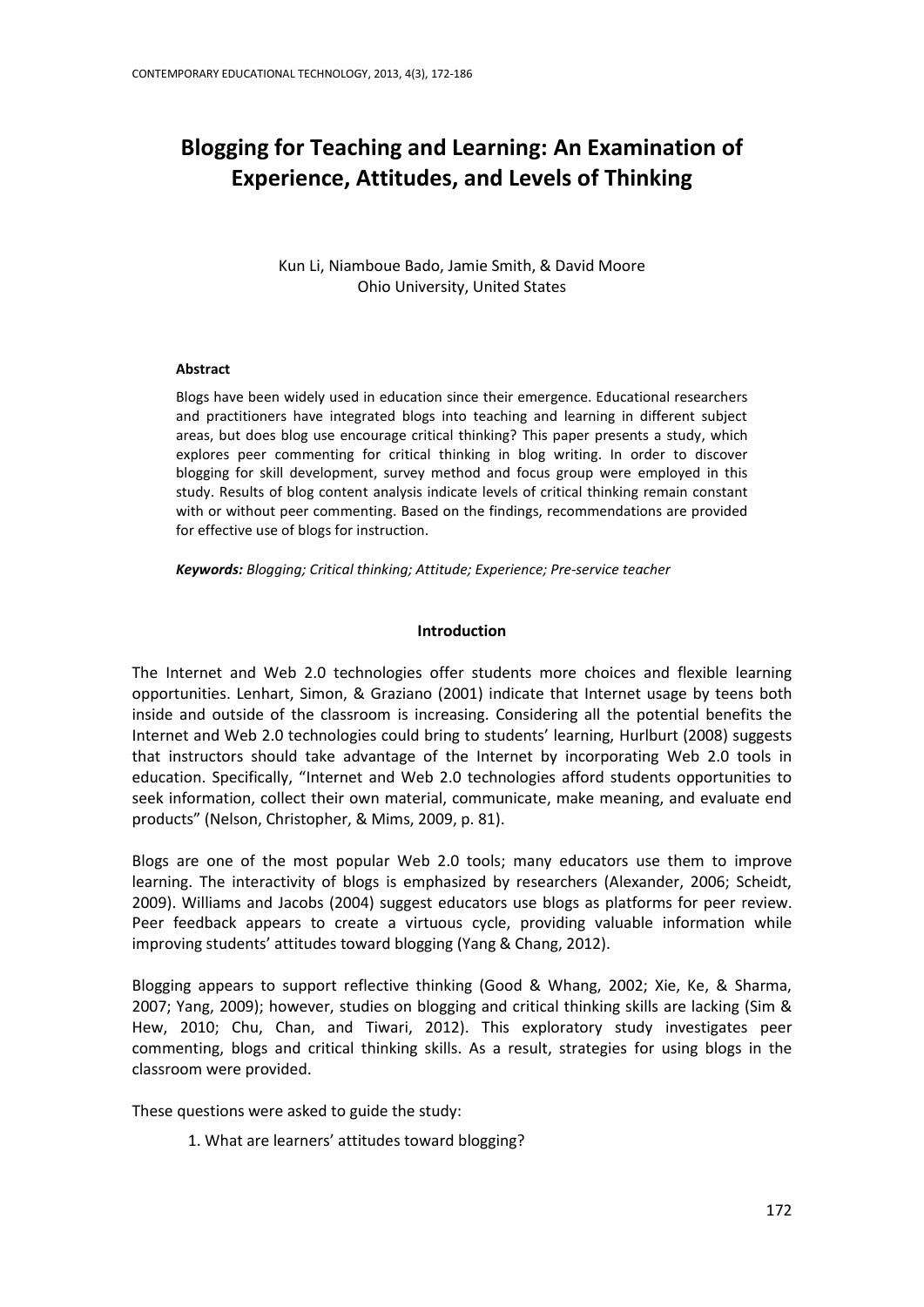- 2. What is the relationship between peer commenting and critical thinking?
- 3. What are some potential usages of blogs perceived by participants?

## **Literature Review**

## **Blogs**

Barger first used the term "weblog" in 1997 (Blood, 2000); Merholz shortened the term to 'blog' in 1999 (Loving, Schroeder, Kang, Shimek, & Herbert, 2007). Stefanac (2006) defines a blog as an "easy to update website characterized by dated entries displayed in reverse chronological order" (p. 230). According to Scheidt (2009), blogging became popular after the opening of two commercial services, Livejournal.com and blogger.com, in 1999. These platforms made it easier for Internet users to create and maintain blogs.

Blogs are commonly used to gather information related to a particular topic; as personal journals to record information on life events; as course management tools; as assessment tools and as communication and interaction tools (Sim & Hew, 2010). 'Simplicity' and 'interactivity' are two key elements that have contributed to blogs' popularity (Alexander, 2006; Scheidt, 2009). Any person with basic computer skills and an Internet connection can maintain a blog. Furthermore, blogs allow users to publish, archive and interact (Williams & Jacobs, 2004). Participants interact in their roles as blog writers, readers and reviewers; they write entries and respond to criticism from peers (Pinkman, 2005).

# **Attitudes Toward Blogging in Higher Education**

Various studies have attempted to investigate learners' attitudes toward the use of blogs in higher education (Coutinho, 2007; Ellison & Wu, 2008; Halic, Lee, Paulus & Spence, 2010; William & Jacobs, 2004). William and Jacobs (2004) reported that a majority of MBA students at the Harvard Law School and Queensland University of Technology indicated a positive attitude toward the use of blogs in teaching and believed that the use of blogs contributed to their learning. Teachers and pre-service teachers also show a positive attitude toward the use of blogs in teaching and learning. Yang (2009) found that Taiwanese English as a Foreign Language (EFL) teachers appreciated the use of blogs for promoting critical thinking skills, reporting that the use of blogs for discussion was more effective than face-to-face discussion. Coutinho (2007) and Zeng and Harris (2005) obtained similar results.

Other studies have found that undergraduate students report that blogs contribute to building a sense of community and to better understanding learning content. Halic, Lee, Paulus and Spence (2010) found that the majority of the participants believed that blogs created a sense of community, which in turn enhanced their learning. Ellison and Wu (2008) conducted a study that investigated students' attitudes toward blogging in the classroom and its effect on comprehension. The results of the study indicated that the majority of the participants showed positive attitudes toward blogging. They reported that reading others' blogs contributed to a better understanding of the course content. Undergraduate students writing blogs during their internship perceived blogging as a knowledge sharing space positively (Chu, Kwan, & Warning, 2012).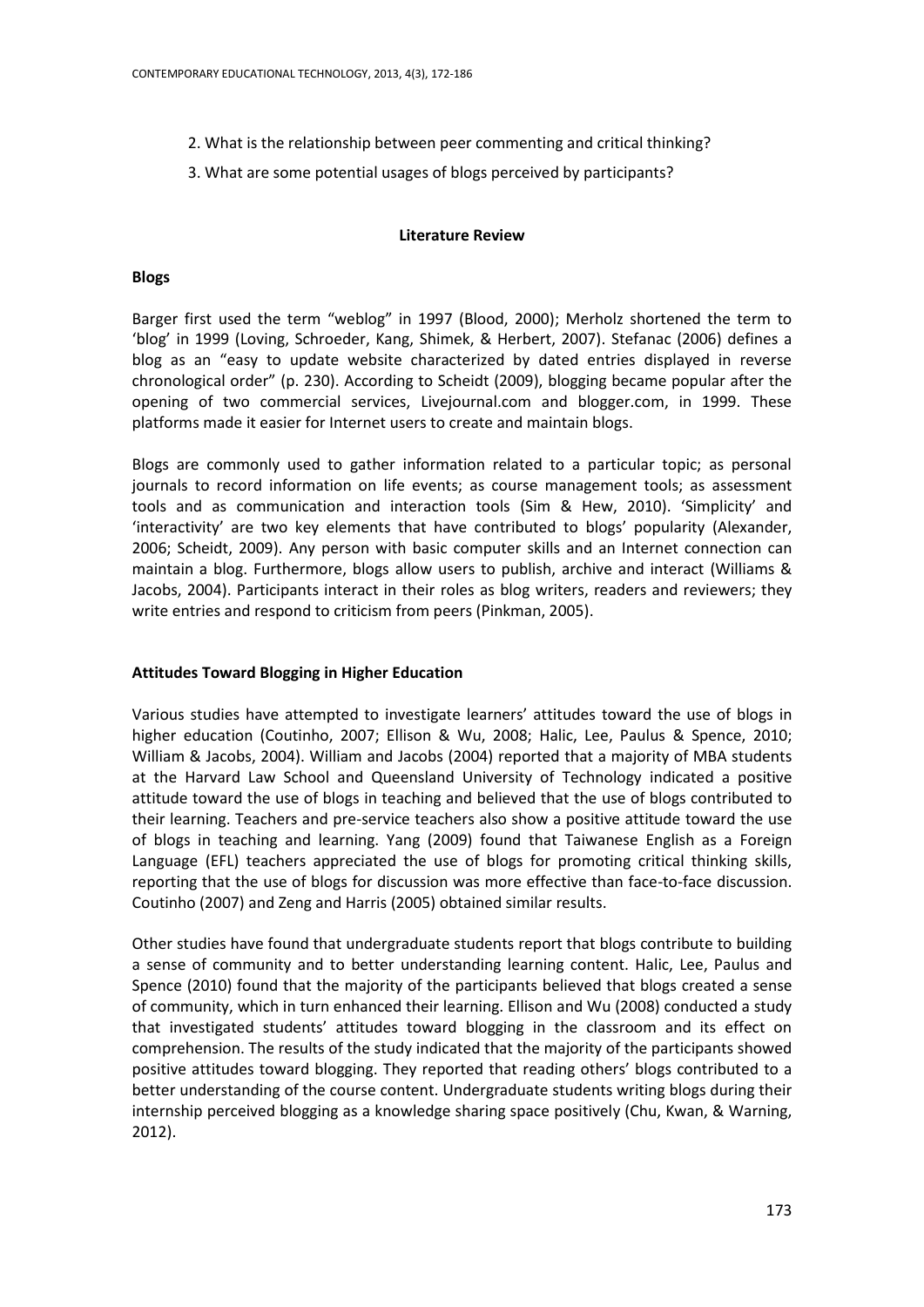## **Blogging and Higher Level Thinking**

Different blogging styles can affect interactivity and critical thinking in a blogging context. Xie, Ke and Sharma (2010) conducted a study on the effect of peer-interaction styles on students' thinking. Results showed that when individuals started their blog posts as monologues, they were more likely to write longer posts than if they started them as questions. However, monologues generated fewer comments than questioning styles. Therefore, a questioning style was more likely to result in higher level of interactivity and critical thinking. According to Hurlburt (2008), students were less likely to comment on their peers' blogs if they were not required to do so. For that reason, Hurlburt suggested that instructors impose comment quotas and provide grading rubrics for evaluating blogs.

Several studies conducted in higher education have reported that blogs contribute to the development of critical thinking skills (Deng & Yuen, 2011; Good & Whang, 2002; Shoffner, 2008; Yang, 2009). Good and Whang (2002) claimed that blogging could be a useful tool to help pre-service teachers reflect on their experience and construct meanings; they found that pairing up pre-service teachers to blog and comment on one another's blogs was beneficial to both participants. Similarly, Shoffner (2008) argued that blogs could be invaluable tools for stimulating an informal reflective practice among pre-service teachers; the participants reported that interactive blogging helped them integrate reflective practices into their professional life. Yang (2009) argued that blog usage promoted critical thinking skills and builds a community of practice in pre-service EFL teacher training. Yang also noted that the majority of the posts were descriptive in nature; they became critical and reflective only after being challenged by the instructor. In addition, the majority of the participants did not find the comments useful. Some did not even read their peers' comments.

The effect of interactivity on critical thinking and reflective skills is not always positive. Xie, Ke and Sharma (2007) argued that interactivity could have a negative effect on reflective and critical thinking. The researchers investigated the effect of peer feedback on college students' reflective thinking skills. Results showed that peer feedback negatively affected students' reflective thinking skills. The researchers speculated that this was due to the poor quality of the comments made by peers.

In general, the results of the studies show that students have positive attitudes toward the use of blogs in education. Also, interactive blogging has been found to have an effect on learners' reflective and critical thinking, though the issue of whether the effect is positive or negative is still questionable. This study extends these efforts and provides guidance for implementing peer review strategies using blogs.

## **Methodology**

## **Research Design**

Based on the research questions, this study implemented a mixed methods approach to answer the research questions. Research question one and three are about participants' attitudes and perceptions. They will be addressed with open-ended questions in an online survey and a focus group which probed participants' about their experience using blogs in the study. Whereas research question two, addressing whether there is a difference on critical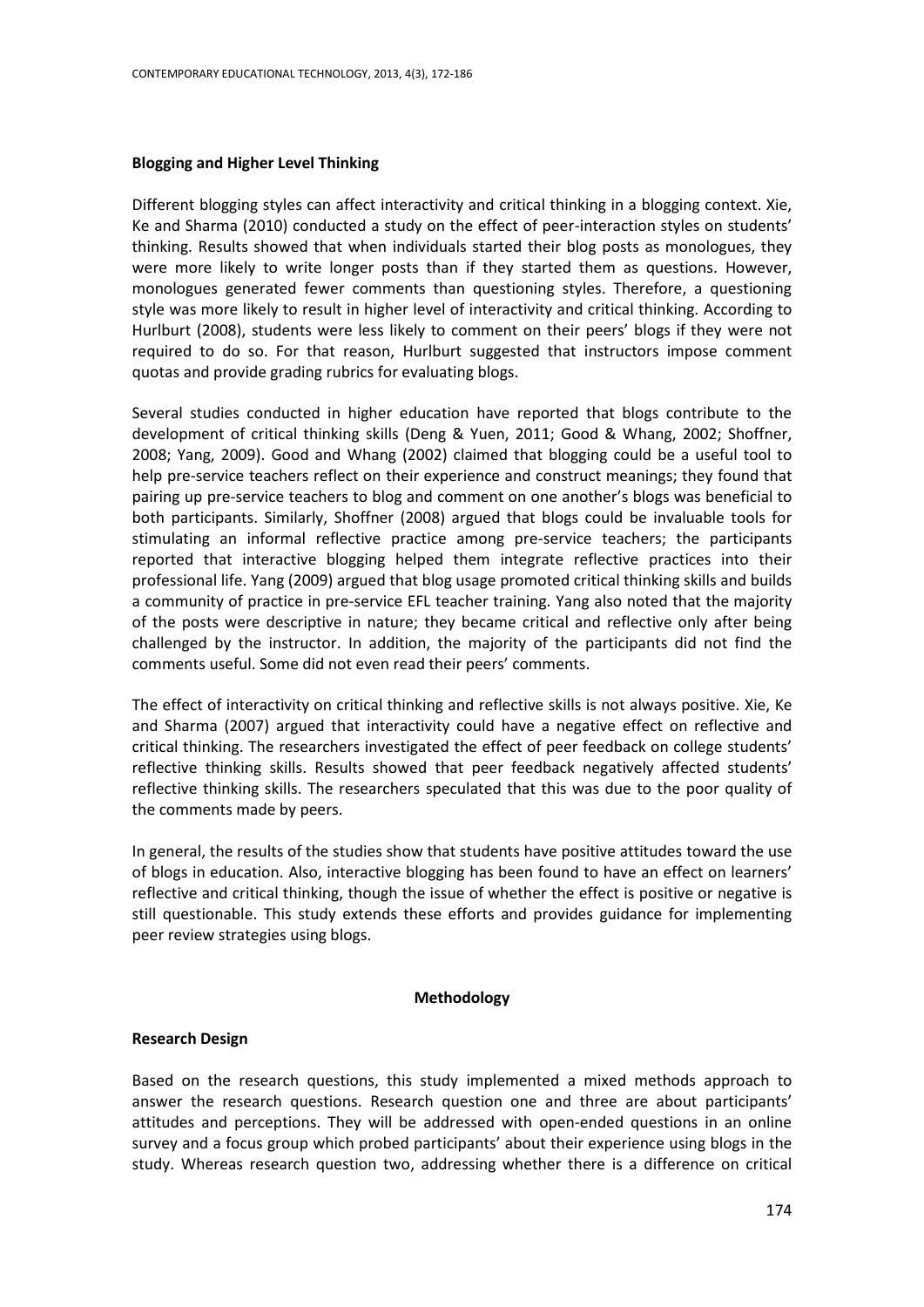thinking levels in participants' blogs before and after peer commenting, will be answered by coding and comparing participants' blogs before and after peer commenting.

Eleven undergraduate students in a Midwest University in the United States participated in this study. All participants were teacher candidates enrolled in a technological application course. The study lasted for eight weeks of an academic quarter. Participants were introduced to blogs in week two and required to write at least one blog entry for each of the following weeks. Participants were instructed to relate their blog content to what they learned in class, including problems or issues they encountered as well as how they fixed the problems, and how they would apply the digital tools in their future classrooms. From week two to week five, participants were asked to write entries without reading or commenting on others' blogs. From week six to week nine, they were required to continue publishing blog entries each week in addition to reading and commenting on two peers' blogs each week.

# **Data Sources**

Multiple strategies were used to collect data. Blog entries, an online survey and a focus group interview constitute the data triangulation to ensure the credibility of the study (Creswell, 2013).

Eight weeks of blog entries, completed by all eleven participants, were retrieved for analysis. Participants were given an online survey, which contained five items probing their technology skills and blogging experience before taking this class, eight items measuring their time spent on each blog entry, self-reported critical thinking on each blog, attitudes toward writing blog entries before and after being required to read and comment on their peers' blogs and selfreported reasons of the difference or no difference on levels of thinking before and after peer commenting. Two open-ended questions were included for participants to address how they intended to incorporate blogs in their future classrooms.

At the end of the last class in week ten, a focus group interview was conducted by the second author, who was not the instructor of the class. He asked participants questions on three major issues: whether there was a change in participants' attitudes toward blogging before and after peer review and commenting, and why, the blogging platforms they selected, and why, and how blogs could be utilized in their future classrooms.

# **Data Analysis**

Different methods were used to analyze the data sources in order to address the research questions.

The total words of each blog entry were used to analyze whether participants wrote more when peer commenting was required. Weerkamp and de Rijke (2008) found that blog post length was a good predictor of quality. The average word counts of blogs before and after peer commenting were calculated for each student. Wilcoxon signed-rank test was used to measure the differences in medians between the blog entry word counts before and after peer commenting. Statistical Package for the Social Sciences (SPSS) version 17.0 was used to run the test.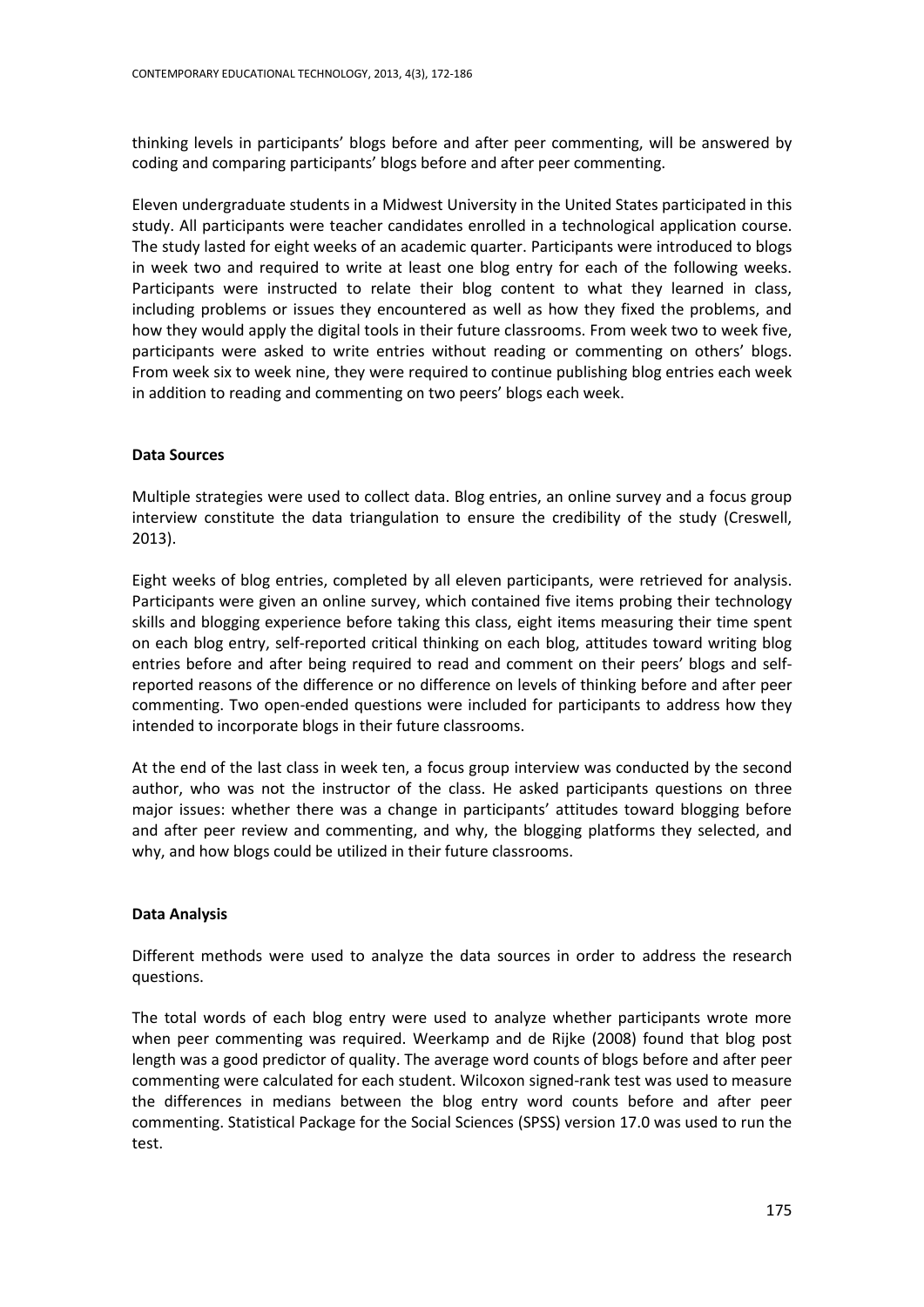The Critical and Uncritical Thinking Indicator Method (CUTIM) developed by Newman, Webb, and Cochrane (1995) employs Garrison's (1992) five stages of critical thinking and Henri's (1991) cognitive skills needed in computer mediated communication as a framework for analysis. This model was used to analyze the critical thinking level of participants' blog content. The CUTIM divides the indicators as R (Relevance), I (Importance), N (Novelty), O (bringing Outside knowledge/experience), A (Ambiguities), L (Linking ideas, interpretation), J (Justification), C (Critical assessment), P (Practical utility), and W (Width of understanding). There may be two letters for more detailed indicators under each of these major categories. The symbols + and – are used at the end of each letter to identify critical and uncritical thinking respectively (Newman, Webb, & Cochrane, 1995).

The coding unit was single topic, or message. There are various available options for unit of analysis, including, though not limited to, sentence, paragraph and message. The unit of analysis was not selected arbitrarily, but rather was chosen deliberately to align with the intent of the research. Aviv, Erlich, Ravid, and Geva, (2003) analyzed transcripts by message in order to focus on the collaborative process in discussion forums. Messages that included more than one behavior type were dual-coded. Gorsky (2011) along with fellow researchers (2009; 2010; 2011) also assigned multiple categories to messages, electing to use this unit in their study on social presence, cognitive presence, and teaching presence in discussion forums. The message unit afforded them a high-level overview of the nature of discussion in course forums as well as strong inter-rater reliability. This study was concerned with the level of thinking in blog posts; as such, the entire expressed thought, or message, was the most appropriate unit to assess the level of thought. As in the previously cited studies, the messages in this study often necessitated the assignment of more than a single code. CUTIM, the method developed and tested by Newman, Webb, and Cochrane (1995), allowed for this while analyzing the key construct (i.e., level of thinking) for the appropriate unit of analysis. A coding example can be found in Table 1, in which the first sentence was considered uncritical because it did not have the blogger's explanation of the statement. On the contrary, the following sentence was marked critical because the blogger listed advantages of using this particular tool in the classroom.

Table 1. A Coding Example

We used Twiducate, which was pretty cool (L-). Its functions are basic, but, as we saw in class, it can be effectively used for sharing ideas between classmates and as a fun way to communicate and interact (JS+). My only issue was that it was SO SLOW. But after a while, it got a little faster (OP+). We also learned about Webquest, which we will use for our next project. I like the idea of the project, but it appears that it will be difficult for me as a math teacher (OP+). Math is arguably the most difficult content area to relate to daily life and to make interesting. But I believe I am up for the challenge (JS+).

\* + means critical thinking indicator, - means uncritical thinking indicator

Blog one was chosen and analyzed by two coders (the first and second author) independently. The two coders then compared and discussed their coding results, and came to an agreement on codes that were controversial. They then continued coding the remaining ten blogs as well as the peer comments independently. After all other blogs were coded; the two coders again compared results and reconciled minor differences.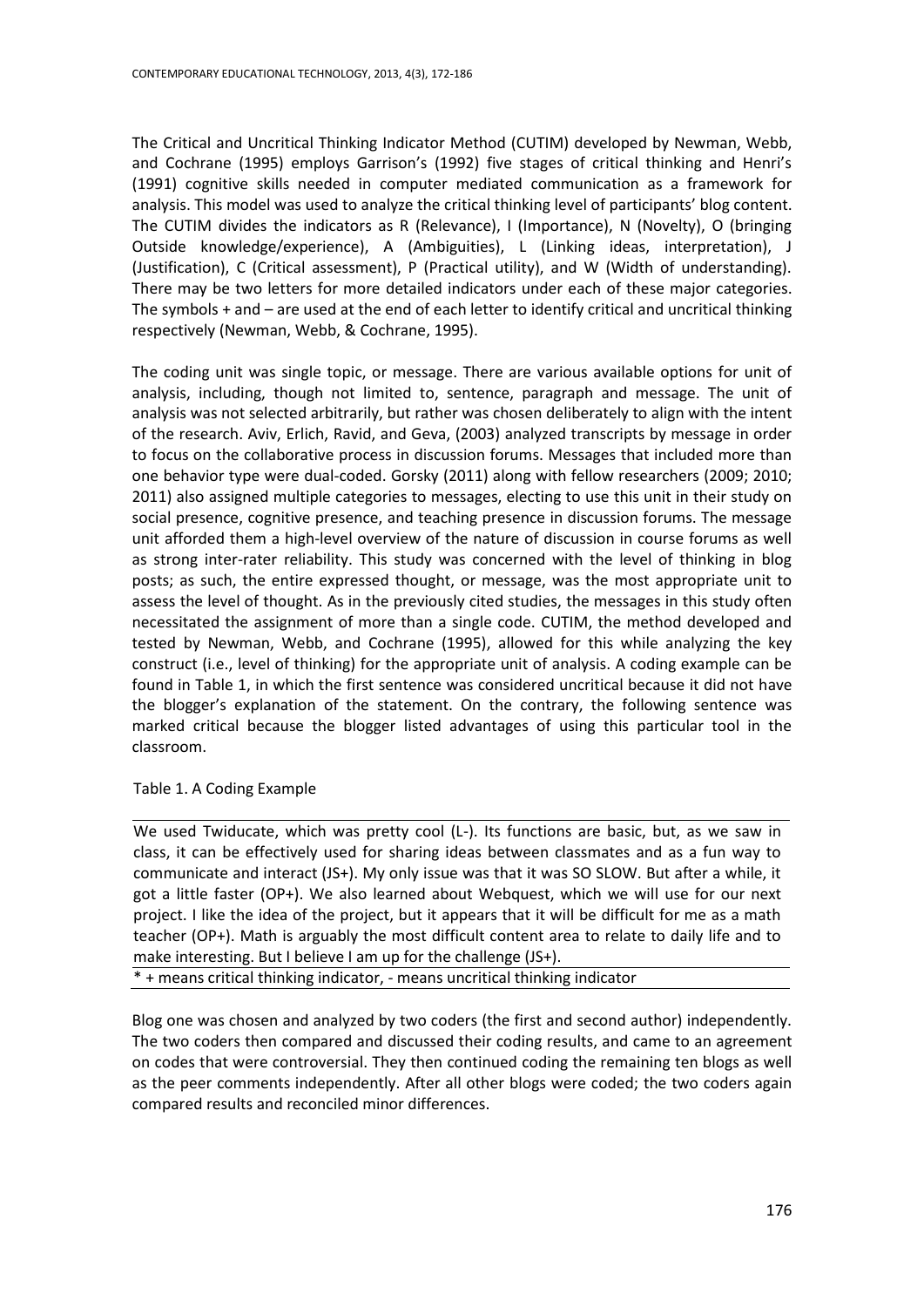Descriptive analysis was conducted on the survey responses. Participants' self-reported time spent on each blog entry and levels of thinking before and after peer commenting were compared. Results of the open-ended questions were analyzed for themes of participants' general experience with this blogging activity, attitudes toward peer commenting, reasons for any differences regarding time spent and levels of thinking on each blog entry and their planned usage of blogging in their future classrooms.

The second author conducted the focus group and transcribed it. The interview transcript was analyzed by the first and second author for major themes of participants' attitudes toward interactive blogging and the potential uses of blogging in their future classrooms.

#### **Results**

## **Blog content**

A Wilcoxon test was conducted to evaluate whether participants wrote more under the condition of peer commenting (Table 2). The mean of total words for each blog before peer commenting was 206.64, while the mean of total words for each blog after peer commenting was 185.36. The Wilcoxon test results indicates that students did not write significantly more when their peers were reading and commenting on their blogs,  $z = -1.511$ ,  $p = 0.131$  (Table 3).

Table 2. Descriptive Statistics

|             | N  | Mean   | Std. Deviation | Minimum | Maximum |
|-------------|----|--------|----------------|---------|---------|
| WordsBefore | 11 | 206.64 | 132.307        | 104     | 551     |
| WordsAfter  | 11 | 185.36 | 118.954        | 88      | 523     |

Table 3. Test Statistics<sup>b</sup>

| Z                      | Words After-Words Before<br>$-1.511$ <sup>a</sup> |
|------------------------|---------------------------------------------------|
| Asymp. Sig. (2-tailed) | .131                                              |

a. Based on positive ranks.

b. Wilcoxon Signed Ranks Test

The number of critical thinking indicators and uncritical thinking indicators were counted to calculate the ratio as shown in Table 4. The number of critical thinking indicators and uncritical thinking indicators in each blog for each student were counted respectively before and after peer commenting. The ratio between critical and uncritical thinking indicators without peer commenting was 2, while the ratio between critical and uncritical thinking indicators with peer commenting was 1.8 (Table 4).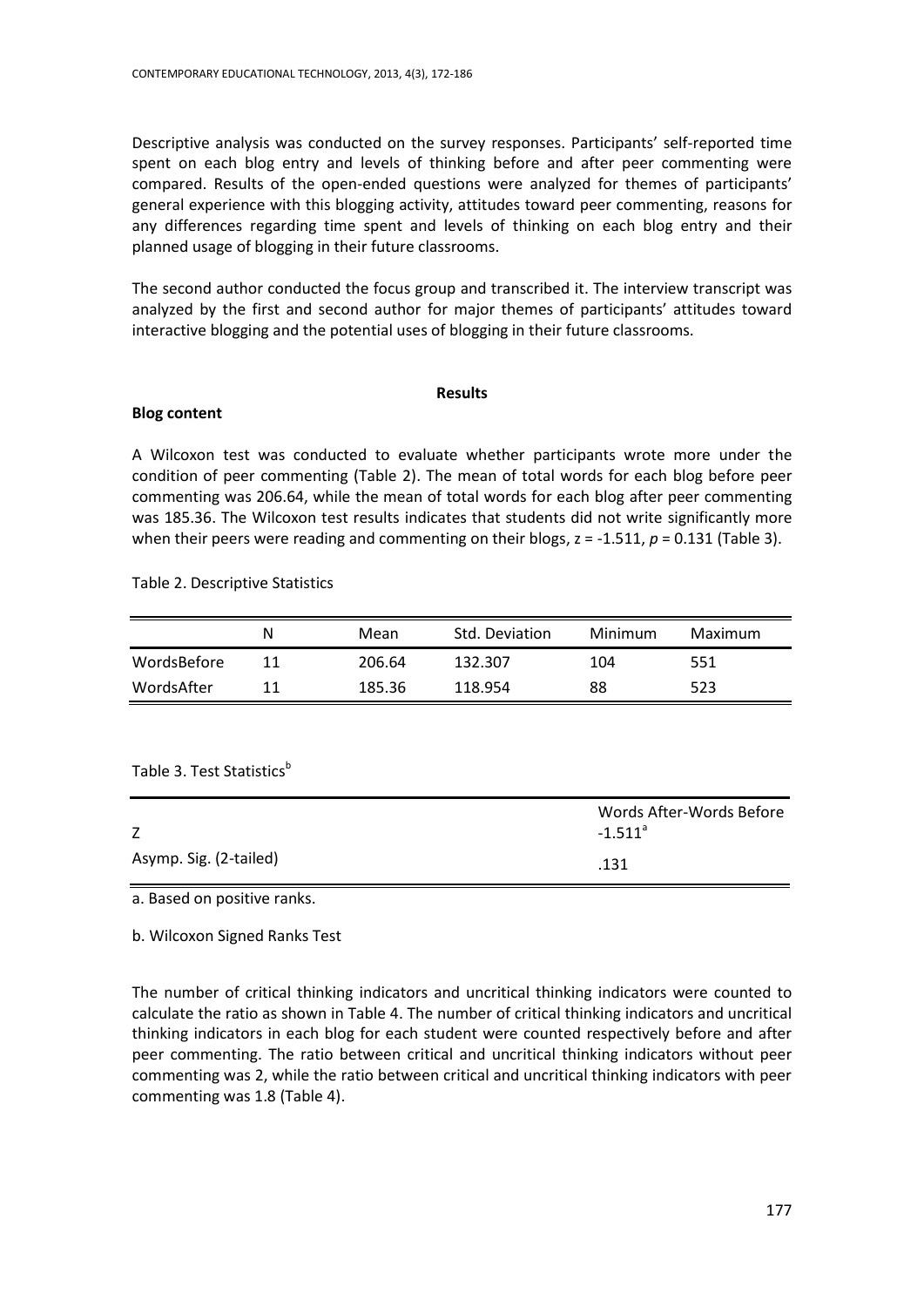| Participant | Total Number Indicators<br>before Peer Commenting |                | Total Number Indicators<br>after Peer Commenting |                | Ratio                 |       |
|-------------|---------------------------------------------------|----------------|--------------------------------------------------|----------------|-----------------------|-------|
|             |                                                   |                |                                                  |                | (Critical/Uncritical) |       |
|             | Critical                                          | Uncritical     | Critical                                         | Uncritical     | <b>Before</b>         | After |
|             | 47                                                | 7              | 29                                               | 6              | 6.7                   | 4.8   |
| 2           | 28                                                | 3              | 27                                               | 7              | 9.3                   | 3.9   |
| 3           | 25                                                | $\overline{2}$ | 20                                               | 2              | 12.5                  | 10    |
| 4           | 16                                                | 10             | 18                                               | 5              | 1.6                   | 3.6   |
| 5           | 4                                                 | 10             | 5                                                | $\overline{2}$ | 0.4                   | 2.5   |
| 6           | 13                                                | 17             | 56                                               | 27             | 0.8                   | 2.1   |
|             | 15                                                | 9              | 6                                                | 8              | 1.7                   | 0.8   |
| 8           | 12                                                | 3              | 8                                                | 12             | 4                     | 0.7   |
| 9           | 4                                                 | 16             | 9                                                | 16             | 0.25                  | 0.6   |
| 10          | 6                                                 | 18             | 3                                                | 15             | 0.3                   | 0.2   |
| 11          | 24                                                | $\overline{2}$ | 11                                               | 6              | 12                    | 1.8   |
| Total       | 194                                               | 97             | 192                                              | 106            | 2                     | 1.8   |

Table 4. Numbers of Critical and Uncritical Thinking Indicators

Another Wilcoxon test was run to determine whether the ratio of critical thinking indicators to uncritical thinking indicators in participants' blogs changed before and after peer commenting occurred. The descriptive statistics (Table 5) show that there were seven negative ranks, which means seven participants had lower ratios of critical thinking indicators to uncritical thinking indicators after peer commenting occurred. The Wilcoxon test results indicated that participants did not increase critical thinking with the implementation of peer commenting, *z* = -1.245, *p* = 0.213 (Table 6).

Table 5. Descriptive Statistics: Ranks

|                |                       | N           | Mean Rank | Sum of Ranks |  |
|----------------|-----------------------|-------------|-----------|--------------|--|
| After - Before | Negative Ranks        | $7^a$       | 6.71      | 47.00        |  |
|                | <b>Positive Ranks</b> | $4^{\rm b}$ | 4.75      | 19.00        |  |
|                | <b>Ties</b>           | $0^{\circ}$ |           |              |  |
|                | Total                 | 11          |           |              |  |

a. After < Before

b. After > Before

c. After = Before

Table 6. Wilcoxon Test Results: Test Statistics<sup>b</sup>

|                        | After - Before        |
|------------------------|-----------------------|
|                        | $-1.245$ <sup>a</sup> |
| Asymp. Sig. (2-tailed) | .213                  |

a. Based on positive ranks.

b. Wilcoxon Signed Ranks Test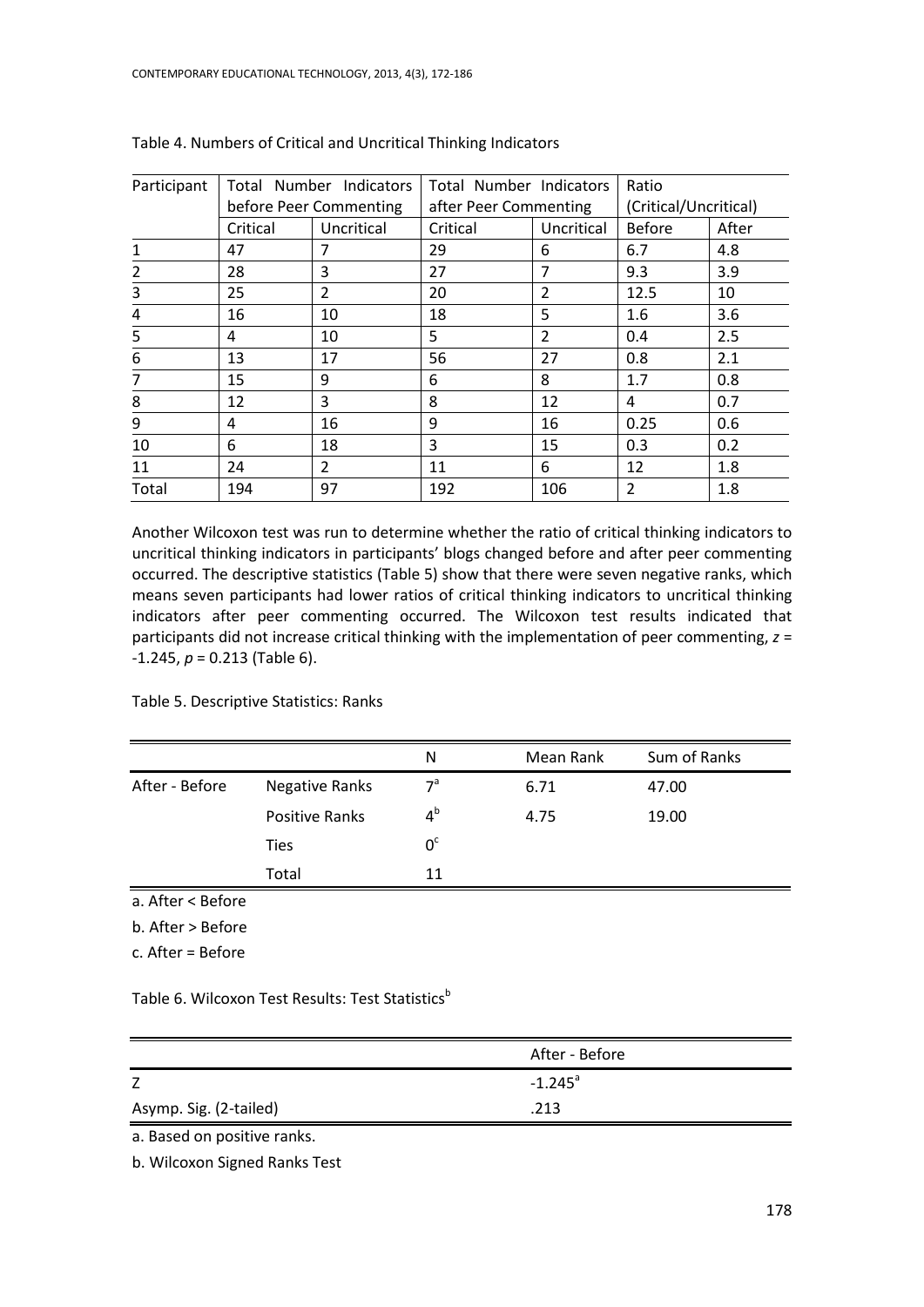The two Wilcoxon tests showed that there was no statistically significant difference in terms of effort and critical thinking between the two conditions.

## **Survey**

The survey addressed participants' self-reported technology skills and prior knowledge of blogs. Eight participants chose their technology skill as intermediate while only one was a selfreported expert. When asked whether they had read other blogs before taking the class, eight participants reported yes and one responded negatively. Six out of the eight participants, who had read other blogs before, reported they read blogs on the topics and activities of interest, such as fictional stories, favorite musicians and writers, interesting opinionated blogs, traveling information and their friends' content. One participant used blogs for lesson plan ideas and the other used blogs for research. Three out of the nine participants had their own blogs before taking the class. One considered Facebook as a blogging platform and reported writing on Facebook for others to read. One reported maintaining a blog for vacation information for a brief time before abandoning it. The third participant published original fictional writings on a blog but changed publishing platforms because the blog did not have many readers or comments.

The survey also contained items on time spent on each blog entry as well as self-reported critical thinking levels before and after peer commenting. One participant reported five more minutes and one participant reported two more minutes spent on each blog entry after knowing there were peers would be reviewing and commenting on the blog. The rest of the participants all reported consistent amount of time spent on every blog entry throughout the quarter. The two participants who reported spending more time on entries that would receive peer comments answered one unit higher for critical thinking (a five-unit level was used in the survey) after peer commenting, while the rest of the participants reported unchanging levels of thinking.

One of the open-ended questions in the survey solicited for a rationale for the change (or lack thereof) in critical thinking levels between the two situations. One participant who spent more time on each blog entry and reported higher-level thinking after peer commenting wrote:

I feel like if someone is commenting on my blog I want to make sure that my level of thinking is higher than it was before, so that I keep informing them on the information that is being talked about.

On the contrary, two participants reported that, for them, blogging was for personal benefit, explaining that they were not trying to engage readers nor did they care about comments. One participant indicated that the blogs and comments were simply assignments to complete, rather than an activity of genuine interest. This participant also offered that, if (s)he were really passionate about blog writing, there would likely have been a difference concerning the time spent on blog as well as levels of thinking. One participant stated:

It didn't make a difference to me. I discovered once the other students started commenting on my blog and I started reading theirs that I was putting a lot more effort into mine than they were into theirs, but that didn't change how I approached the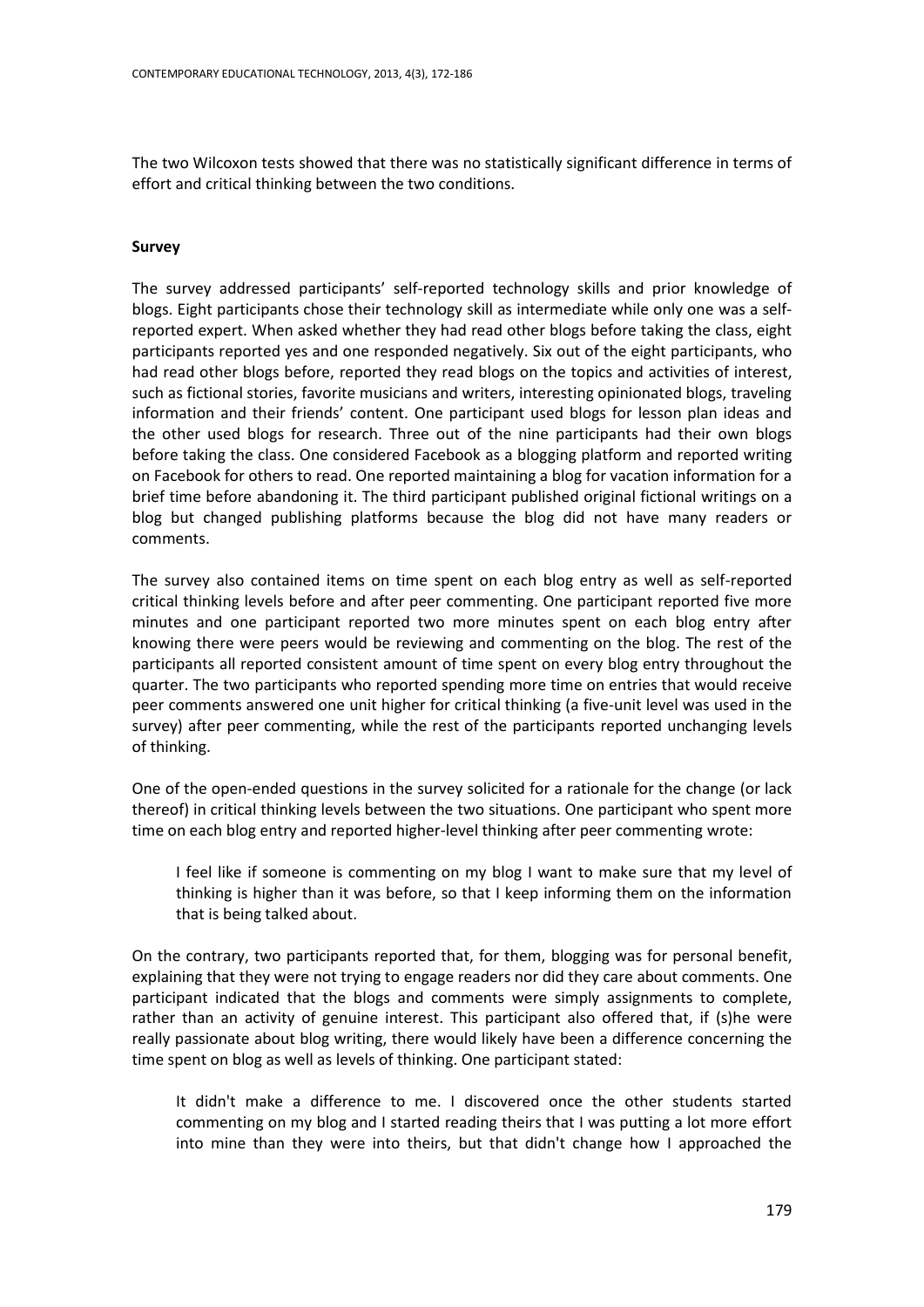assignment. I like to write and I like to share my thoughts, and the blog provided me with a place to do both.

The survey had additional open-ended questions asking participants about their general experience of the blogging assignment. Two participants considered writing blogs as a helpful approach to record what they learned in class, to complete their portfolio assignment and to incorporate technology in their future classrooms. One participant described that writing blogs was a worthwhile pursuit and a good habit to maintain. Three replied the blog content written for the course was not interesting. One of them suggested there should be a specific issue or topic each week for everyone to address. One considered blogs as a place for people "to share their feelings about a certain topic".

The participants were asked how they were going to use blogs in their future teaching. Seven participants stated they intend to use blogs in their classrooms. One participant who stated "it is difficult to incorporate blogs into a pre k-grade 3 classroom" suggested they might use blogs to communicate with parents. Three other participants similarly indicated that they would maintain a blog to communicate and interact with students/parents about school activities, class content, and upcoming assignments. Other potential usages offered by participants were to use blogs as a learning management system, discussion board and collaborative tool. Respondents mentioned letting students turn in their assignments, discuss class topics, provide feedback after class, and work collaboratively on projects via blogs.

## **Focus Group**

Participants stated reasons why their attitudes changed or did not change before and after peer commenting. Three participants mentioned at different places in the interview that they used the blogs as notes to keep track of the technologies learned in class and that they felt it unnecessary to comment on each other's notes. When asked whether things would be different if they were writing their own blogs outside of the class, participants replied yes, because in that case, they would put things they are interested in on the blog and they would choose blogs that interested them to read and make comments. A major theme from the interview was, as one participant pointed out, "Creating the blog worked but commenting on each other's blog[s] wasn't necessary".

When asked in the focus group session, participants offered similar responses to survey data regarding blogs in their future classrooms; they indicated that blogs could be used as a place for students to discuss specific topics, to write journals before coming to class, to work together on math problems, and to inform parents about what was happening in school. Two participants mentioned they would use blogs as an interactive environment, in which students could write posts and comment on others' posts. One suggested that to avoid a situation in which students write individual blogs with the same opinion, the instructor could create one blog and ask everyone to write and comment on it.

#### **Discussion**

This study examined students' attitudes toward blogging for teaching and learning and explored the effect of peer comments on students' critical thinking. Results indicate that the participants' levels of thinking remained constant, regardless of the presence or absence of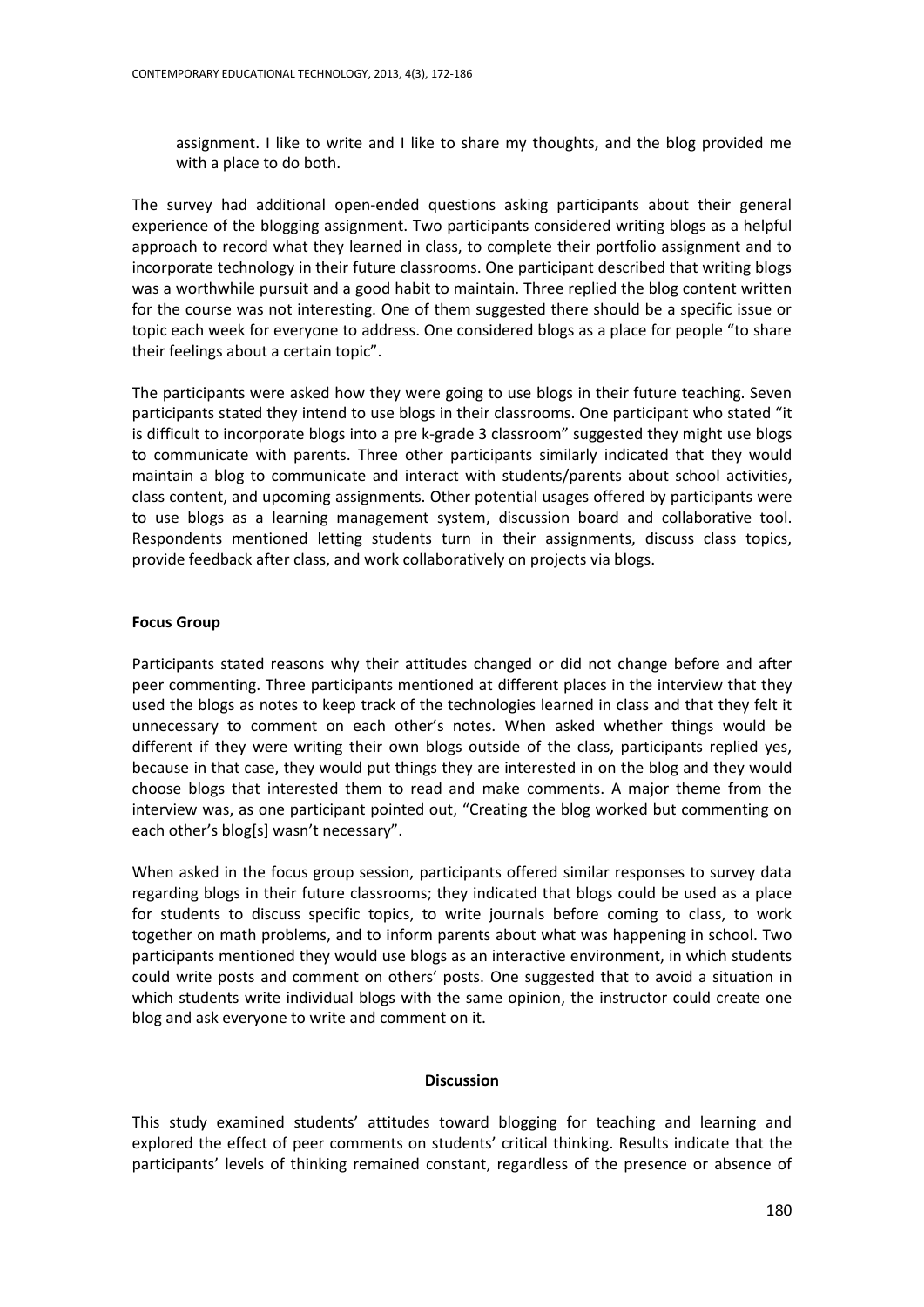peer feedback. The Wilcoxon test results show that there was no statistically significant difference in words per blog with or without peer commenting.

One possible explanation for these results, as indicated by participants, is that most participants used their blogs to keep record of the technologies they learned in class. The blogs were more like personal journals, in which the bloggers did not bring up questions or discussion topics or controversial issues. This is consistent with the findings of Park, Heo, and Lee's study (2011), which revealed that adult learners considered blogging as self-directed and they were aware of the personal learning benefits blogging provided, but not clear on the learning community perspective of blogging. Several interviewees mentioned how they treated the blog during the quarter: "It was just like second notes for the class. So...we were just taking notes on the technology we use." "The type of blog we wrote was to record what type of technology we use. So, it was more of a note taking type of blog." Although instructions were given on what they should include in their blogs at the beginning of the quarter, several participants only recorded the tools learned in class without discussing the possible applications of them in the blogs.

Another potential reason, mentioned by participants in the survey and the interview, is that they were not interested in the content. Similar results indicating that blogging topic of interest matters to students can be found in the research conducted by Freeman and Brett (2012). To some of the participants, blogging and peer commenting were simply compulsory course tasks, not something they were interested in or passionate about. One participant explained why (s)he believed there were no differences regarding the thinking levels and time spent on each blog:

I think the real reason why I found there to be no difference is because we wrote and commented on these blogs to complete an assignment, not because we were really interested in what we were writing. The situation would be different if this was related to something about which we were really passionate.

One interviewee from the focus group interview stated: "I think commenting was unnecessary. It would be more effective if it were something that we were all passionate about. For me, I was commenting because I had to; not because I was interested in what the person said."

To avoid restrictions on participants' blog content and commenting type, the instructor did not provide detailed rubrics on what they needed to include in their comments. This might be another reason why participants thought commenting unnecessary. It would not increase participants' level of critical thinking or understanding when reading comments like "this is a great point!" or "I like your idea." This is consistent with Xie, Ke, and Sharma's (2007) study, in which the authors assumed that poor quality peer comments could be the reason why peer commenting negatively affected critical thinking. In addition, because one aim of this study was to explore the effects of peer commenting, the instructor did not serve as a commenting or discussion facilitator. Studies have shown that instructors' comments are helpful in promoting students' deeper understanding and higher-level thinking (Lu & Jeng, 2006; Hew, Cheung, & Ng, 2010).

Based on the above discussion and existing research, the following methods and strategies on how to use blogs in the classroom are provided.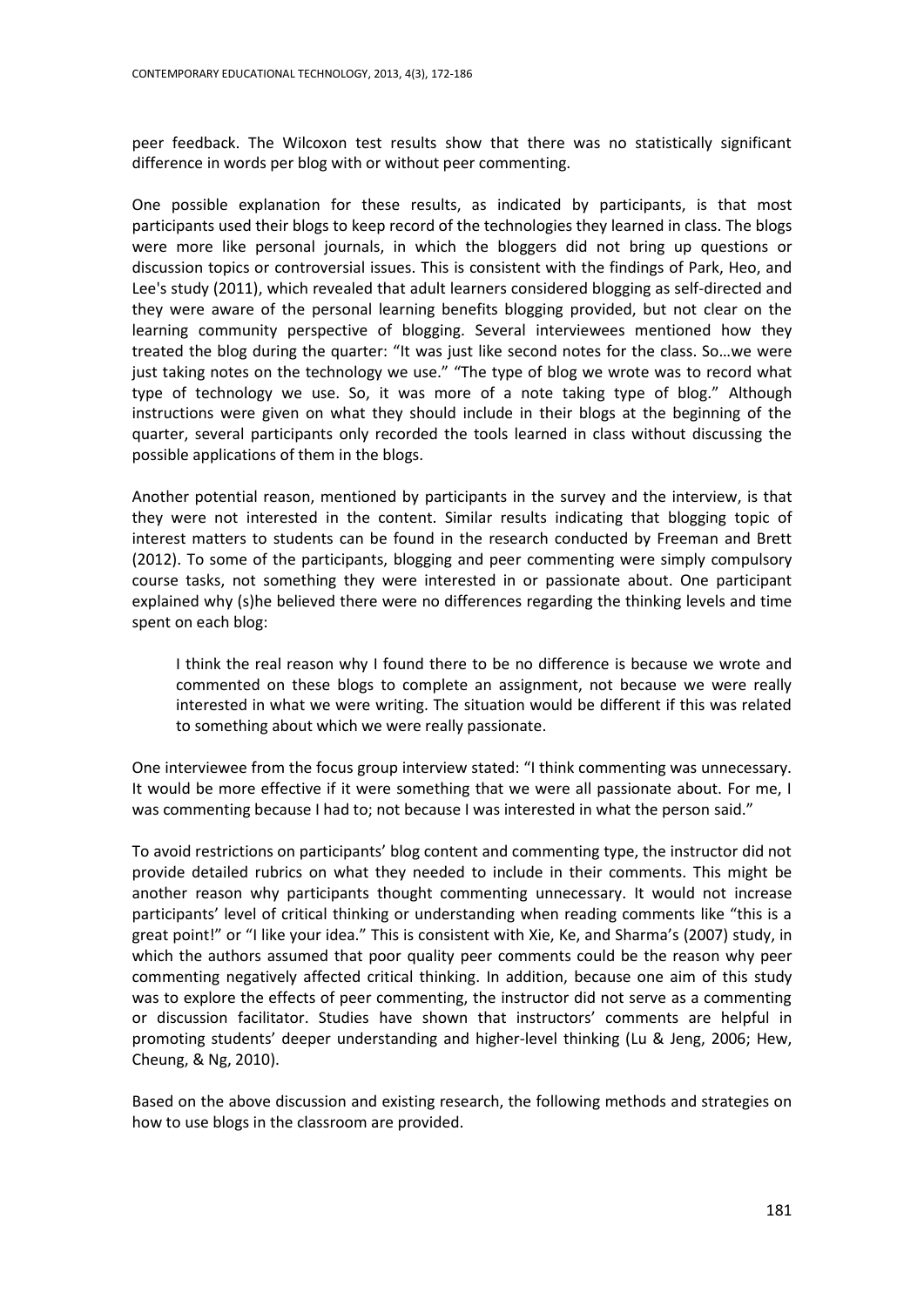- 1. Provide detailed instructions and rubrics on writing one's own blog and on commenting on others' blogs, especially with regard to negative comments (Ellison & Wu, 2008). This should decrease the possibility of students treating the blog only as a way to keep notes for themselves and to avoid shallow comments without further explanation or discussion.
- 2. Suggest multiple creative ways of writing to increase students' interest (Fessakis, Tatsis, & Dimitracopoulou, 2008). For example, instead of requiring students to write what they learned in class in a narrative way, they could have the opportunity to design a course or series of lessons that integrate the new tools addressed in class. They may need to provide a rationale for their choices, identify potential problems and provide strategies for addressing these issues.
- 3. Encourage collaborative work among students using blogs. One participant from this study mentioned in the survey that it would have been interesting if everyone was given the same topic each week to discuss and to exchange ideas. Another participant recommended having all students write entries and comment in one blog for increased collaboration. Huang, Huang, and Yu (2011) state that students, especially from cultures that are not comfortable critiquing others, may benefit from using blogs to review peers' work. Various ways to encourage collaboration by using blogs can be adopted, such as creating group blogs, conducting peer review and designing a conversational group project using blogs.
- 4. Build rapport within groups and the whole class (Churchill, 2009). Dallimore, Hertenstein, and Platt (2004) suggest that faculty build supportive class environments in order to increase class discussion. McConnell (1999) also addresses the importance of supportive learning environments to students' deep learning. Therefore, instructors need to create a supportive and collaborative class for students, both physical classrooms and virtual environments.
- 5. Assign a 'comment facilitator' role. The comment facilitator role could be assigned to certain students (Wang, 2008; Lim, Cheung, & Hew, 2011), or the instructor herself could serve the role in order to promote deeper thinking and to move the discussion forward (Chong, 2010). This facilitating role is common in online discussions, both synchronously and asynchronously. (Lim, Cheung, & Hew, 2011; Levin, He, & Robbins, 2006)
- 6. Promote critical thinking in different ways based on content. Based on the blog content coding, there were a lot of JP (proof or examples), JS (advantages and disadvantages of situation), and P (possible solution or practical usage) indicators (Newman, Webb, & Cochrane, 1995, pp. 6-8). Other topics may naturally yield different indicators.

One limitation of the current study is the small sample size. There were only eleven participants in the study, and only nine completed the survey and the focus group interview. All participants were from one technological application class in one quarter. Further research should be conducted in a larger context with more participants. Another limitation is that the study only lasted for eight weeks, with students blogging once per week. Future studies could be designed for an extended duration not only to generate more data, but to probe attitude and levels of thinking across time and experience.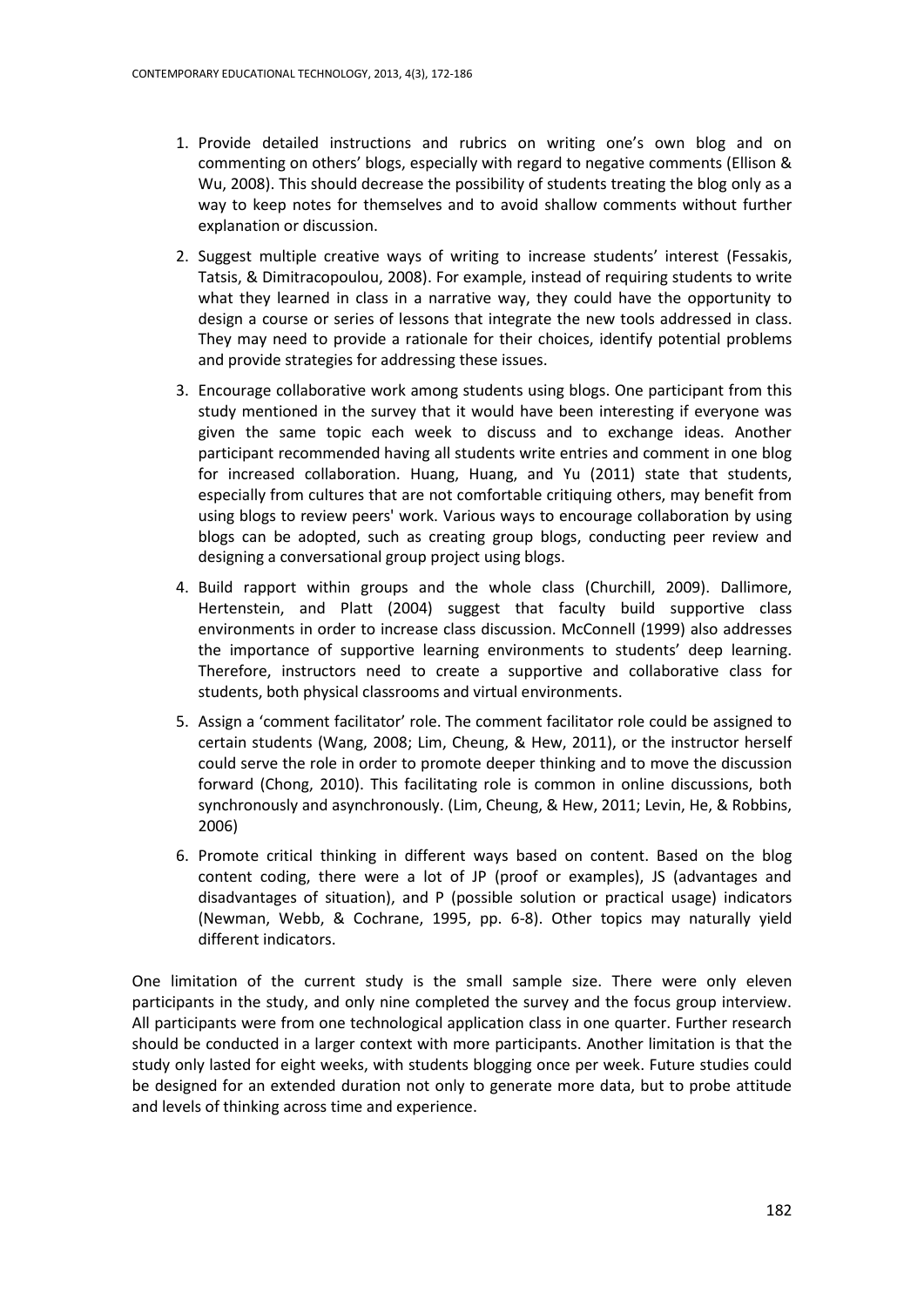#### **Acknowledgement**

The authors would like to thank Dr. John Henning at Ohio University for his encouragement and valuable input for this article.

#### **References**

- Alexander, B. (2006). Web 2.0: A new wave of innovation for teaching and learning? *Educause Review, 41*(2), 32–44. Retrieved on December 30, 2011 from <http://www.educause.edu/> ir/library/pdf/erm0621.pdf.
- Aviv, R., Erlich, Z., Ravid, G., & Geva, A. (2003). Network analysis of knowledge construction in asynchronous learning networks. *Journal of Asynchronous Learning Net- works, 7*(3), 1- 23.
- Blood, R. (2000). *Weblogs: A history and perspective*. Retrieved on June 26, 2012 from [http://www.rebeccablood.net/essays/weblog\\_history.html](http://www.rebeccablood.net/essays/weblog_history.html)
- Chong, E. K. (2010). Using blogging to enhance the initiation of students into academic research. *Computers & Education*, *55*(2), 798-807. doi:10.1016/j.compedu.2010.03.012
- Chu, S. K. W., Chan, C. K. K., & Tiwari, A. F. Y. (2012). Using blogs to support learning during internship. *Computers & Education*, *58*(3), 989–1000.
- Chu, S. K., Kwan, A. C., & Warning, P. (2012). Blogging for information management, learning, and social support during internship. Educational Technology & Society, 15(2), 168-178.
- Churchill, D. (2009). Educational applications of Web 2.0: Using blogs to support teaching and learning. *British Journal of Educational Technology, 40*(1), 179–183.
- Coutinho, C. P. (2007). Cooperative learning in higher education using weblogs: A study with undergraduate students of education in Portugal*. Proceedings of the 5th International Conference on Education and Information Systems, Technologies and Applications (EISTA)* (pp. 60–64). Orlando: EUA. Julho.
- Creswell, J. W. (2013). Qualitative inquiry and research design: Choosing among five approaches. Los Angeles: Sage.
- Dallimore, E. J., Hertenstein, J. H., & Platt, M. B. (2004). Classroom participation and discussion effectiveness: Student-generated strategies. *Communication Education, 53*(1), 103–115.
- Deng, L., & Yuen, H. K. (2011). Toward a framework for educational affordances of blogs. *Computers & Education*, *56*(2), 441–451.
- Ellison, N., & Wu, Y. (2008). Blogging in the Classroom: A Preliminary exploration of student attitudes and impact on comprehension. *Journal of Educational Multimedia and Hypermedia, 17*(1), 99–122.
- Fessakis, G., Tatsis, K., & Dimitracopoulou, A. (2008). Supporting "learning by design" activities using group blogs. *Journal of Educational Technology & Society, 11*(4), 199–212.
- Freeman, W. & Brett, C. (2012). Prompting authentic blogging practice in an online graduate course. *Computers & Education, 59*(3), 1032–1041.
- Garrison, D. R. (1992) Critical thinking and self-directed learning in adult education: An analysis of responsibility and control issues. *Adult Education Quarterly, 42*(3), 136–148.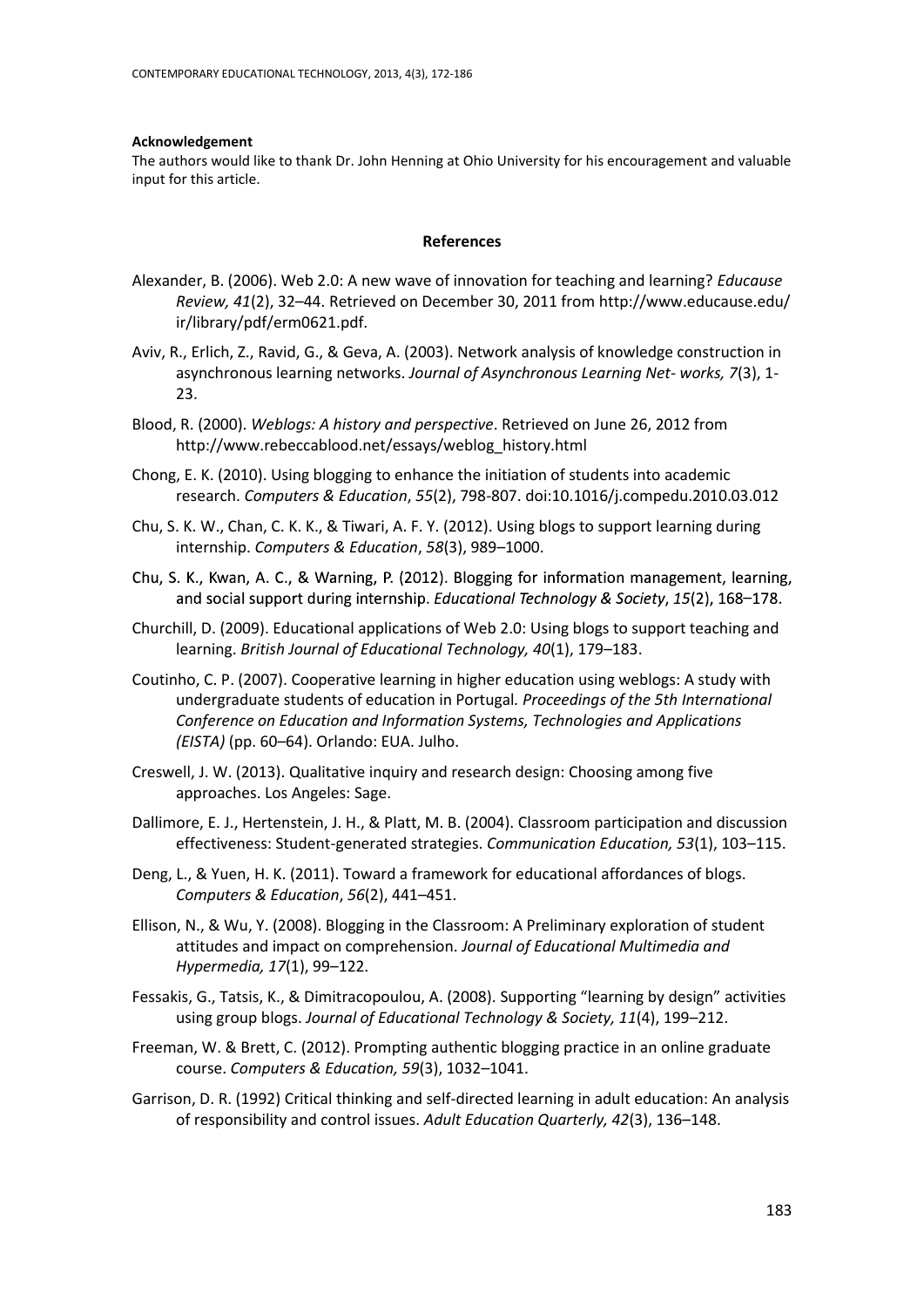- Good, J. M. & Whang, P. A. (2002). Encouraging reflection in pre-service teachers through response journals. *The Teacher Educator, 37*(4), 254–267.
- Gorsky, P. (2011). Hidden structures in asynchronous course forums: Toward a golden ratio population parameter. *Proceedings of Ninth International Conference on Computer Supported Collaborative Learning: Connecting Computer Supported Collaborative Learning to Policy and Practice*. Center for Information Technology in Education, University of Hong Kong.
- Gorsky, P., & Blau, I. (2009). Effective online teaching: A tale of two instructors. *International Review of Research on Distance Learning, 10*(3). Retrieved on October 29, 2012 from <http://www.irrodl.org/index.php/irrodl/article/view/712/1270>
- Gorsky, P., Caspi, A., Antonovsky, A., Blau, I., & Mansur, A. (2010). The relationship between academic discipline and dialogic behavior in Open University course forums. *International Review of Research on Distance Learning, 11*(2). Retrieved on October 29, 2012 fro[m http://www.irrodl.org/index.php/irrodl/article/view/820/1546](http://www.irrodl.org/index.php/irrodl/article/view/820/1546)
- Gorsky, P., Caspi, A., & Blau, I. (2011). *Communities of inquiry in higher education asynchronous course forums: Toward a population parameter.* Manuscript submitted for publication.
- Halic, O., Lee, D., Paulus, T., & Spence, M. (2010). To blog or not to blog: Student perceptions of blog effectiveness for learning in a college-level course. *The Internet and Higher Education, 13*, 206–213.
- Henri, F. (1991) Computer conferencing and content analysis, In C. O'Malley (ed.), *Computer Supported Collaborative Learning*. Heidelberg: Springer-Verlag.
- Hew, K., Cheung, W., & Ng, C. (2010). Student contribution in asynchronous online discussion: a review of the research and empirical exploration. *Instructional Science, 38*(6), 571– 606. doi:10.1007/s11251-008-9087-0
- Huang, T. C., Huang,, Y. M., & Yu, F. Y. (2011). Cooperative weblog learning in higher education: Its facilitating effects on social interaction, time lag, and cognitive load. *Educational Technology & Society*, *14*(1), 95–106.
- Hurlburt, S. (2008). Defining tools for a new learning space: writing and reading class blogs. *Journal of Online Learning and Teaching*, *4*(2). Retrieved on December 30, 2011, from <http://jolt.merlot.org/vol4no2/hurlburt0608.htm>
- Lenhart, A., Simon, M., & Graziano, M. (2001). *The Internet and Education: Findings of the Pew Internet & American Life Project.* Pew Internet & American Life Project, Washington, DC. Retrieved on December 30, 2011 from [http://www.eric.ed.gov/ERICWebPortal/](http://www.eric.ed.gov/ERICWebPortal/%20contentdelivery/servlet/ERICServlet?accno=ED457849)  [contentdelivery/servlet/ERICServlet?accno=ED457849](http://www.eric.ed.gov/ERICWebPortal/%20contentdelivery/servlet/ERICServlet?accno=ED457849)
- Levin, B. B., He, Y., & Robbins, H. H. (2006). Comparative analysis of preservice teachers' reflective thinking in synchronous versus asynchronous online case discussions. *Journal of Technology and Teacher Education, 14*(3), 439–460.
- Lim, S. C., Cheung, W. S., & Hew, K. F. (2011). Critical thinking in asynchronous online discussion: An investigation of student facilitation techniques. *New Horizons in Education, 59*(1), 52–65.
- Loving, C. C., Schroeder, C., Kang, R., Shimek, C., & Herbert, B. (2007). Blogs: Enhancing links in a professional learning community of science and mathematics teachers. *Contemporary Issues in Technology and Teacher Education , 45*(4), 323–333.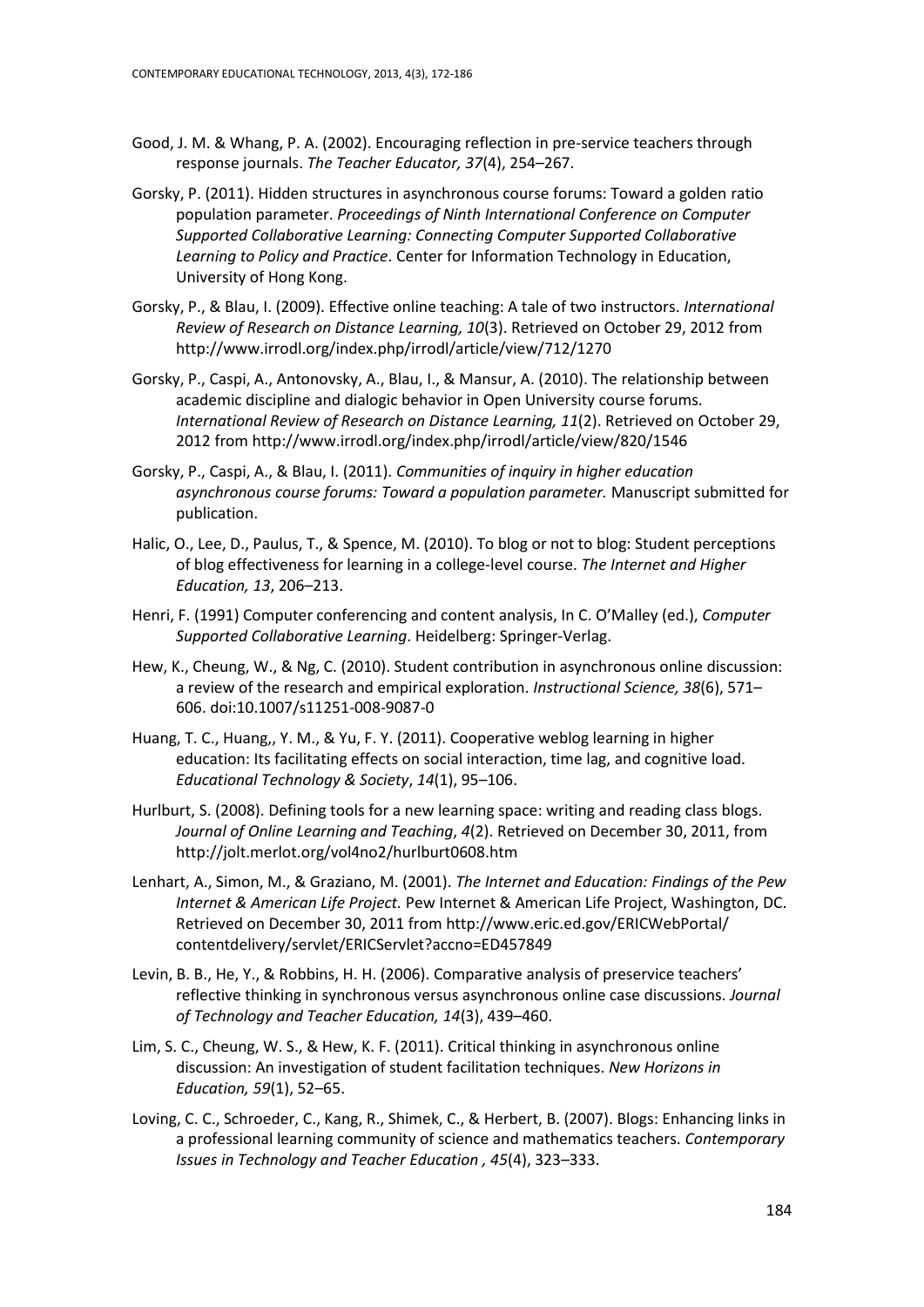- Lu, L. L., & Jeng, I. (2006). Knowledge construction in inservice teacher online discourse: Impacts of instructor roles and facilitative strategies. *Journal of Research on Technology in Education, 39*(2), 183–202.
- McConnell, D. (1999). Examining a collaborative assessment process in networked lifelong learning. *Journal of Computer Assisted Learning, 15*(3), 232–243.
- Nelson, J., Christopher, A., & Mims, C. (2009). TPACK and Web 2.0: Transformation of teaching and learning. *TechTrends: Linking Research & Practice to Improve Learning*, *53*(5), 80–87. doi:10.1007/s11528-009-0329-z
- Newman, D. R., Webb, B., & Cochrane, C. (1995). A content analysis method to measure critical thinking in face-to-face and computer supported group learning. *Interpersonal Computing and Technology*, *3*(2), 56–77.
- Park, Y., Heo, G. M., & Lee, R. (2011). Blogging for informal learning: Analyzing bloggers' perceptions using learning perspective. Educational Technology & Society, 14(2), 149– 160.
- Pinkman, K. (2005). Using blogs in the foreign language classroom. *JALT CALL Journal , 1*(1), 12– 24.
- Scheidt, L. A. (2009). *Diary weblogs as genre* (Doctoral dissertation). Retrieved on December 30, 2011 from [http://citeseerx.ist.psu.edu/viewdoc/download?doi=10.1.1.154.3724](http://citeseerx.ist.psu.edu/viewdoc/download?doi=10.1.1.154.3724%20&rep=rep1&type=pdf)  [&rep=rep1&type=pdf](http://citeseerx.ist.psu.edu/viewdoc/download?doi=10.1.1.154.3724%20&rep=rep1&type=pdf)
- Shoffner, M. (2008). Informal reflection in pre-service teacher education. *Reflective Practice, 9*(2), 123–134.
- Sim, J. W. S., & Hew, K. F. (2010). The use of weblogs in higher education settings: A review of empirical research. *Educational Research Review*, *5*(2), 151–163.
- Stefanac, S. (2006). Dispatches from blogistan: A travel guide for the modern blogger. Berkeley, CA: New Riders.
- Wang, Q. (2008). Student-facilitators' roles in moderating online discussions. *British Journal of Educational Technology, 39*(5), 859–874.
- Weerkamp, W. & de Rijke, M. (2008). Credibility improves topical blog post retrieval. In *Proceedings of the 46th Annual Meeting of the Association for Computational Linguistics: Human Language Technologies (ACL-08: HLT)* (pp. 923-931). Stroudsburg, PA: Association for Computational Linguistics.
- Williams, J. B. & Jacobs, J. (2004). Exploring the use of blogs as learning spaces in the higher education sector. *Australasian Journal of Educational Technology, 20*(2), 232–247.
- Xie, Y., Ke, F., & Sharma, P. (2007). The effect of peer feedback for blogging on college students' reflective learning processes. *The Internet and Higher Education, 11*(4), 18–25.
- Xie, Y., Ke. F. & Sharma, P. (2010). The effect of peer-interaction styles in team blogging on students' cognitive thinking and blog participation. *Journal of Educational Computing Research. 42*(4), 459–479.
- Yang, S.-H. (2009). Using blogs to enhance critical reflection and community of practice. *Educational Technology & Society*, *12*(2), 11–21.